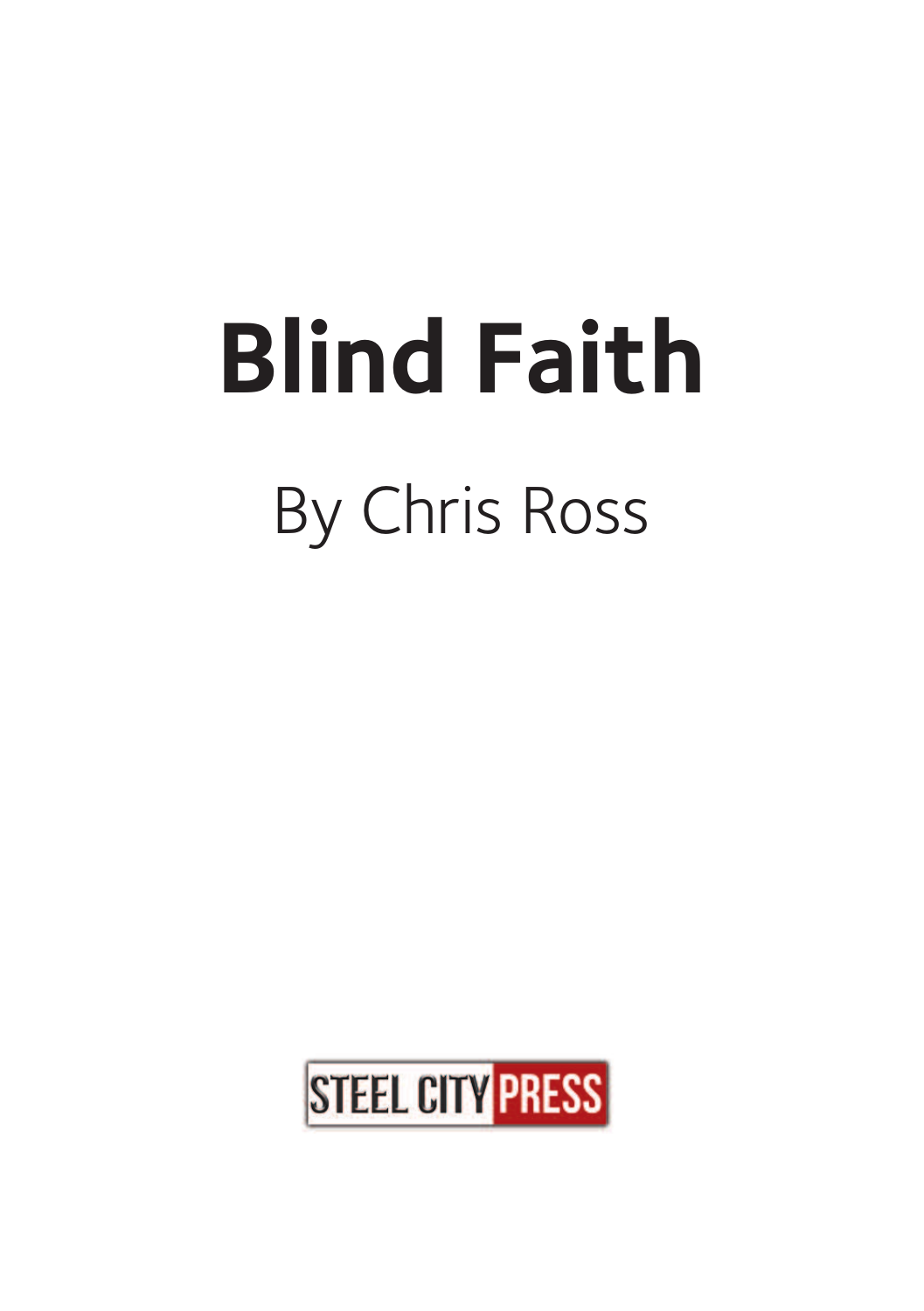## **Blind Faith**

First published in 2022 by Steel City Press

Copyright © C N Ross 2022

The right of Chris Ross to be identified as the author of this work has been asserted in accordance with the Copyrights, Designs and Patents Act 1988.

All rights reserved. No part of this work may be reproduced, stored in or introduced into a retrieval system, or transmitted in any form or by any means, electronic, mechanical photocopying, recording or otherwise, without prior permission of the publisher. In particular, no part of this publication may be scanned, transmitted via the Internet, or uploaded to a website without the publisher's permission.

## **British Library Cataloguing-in-Publication Data**

A catalogue record for this book is available from the British Library.

ISBN 13: 978-1-913047-31-3

Editing and typeset: Richard Palliser

**Steel City Press** steelcitypress.co.uk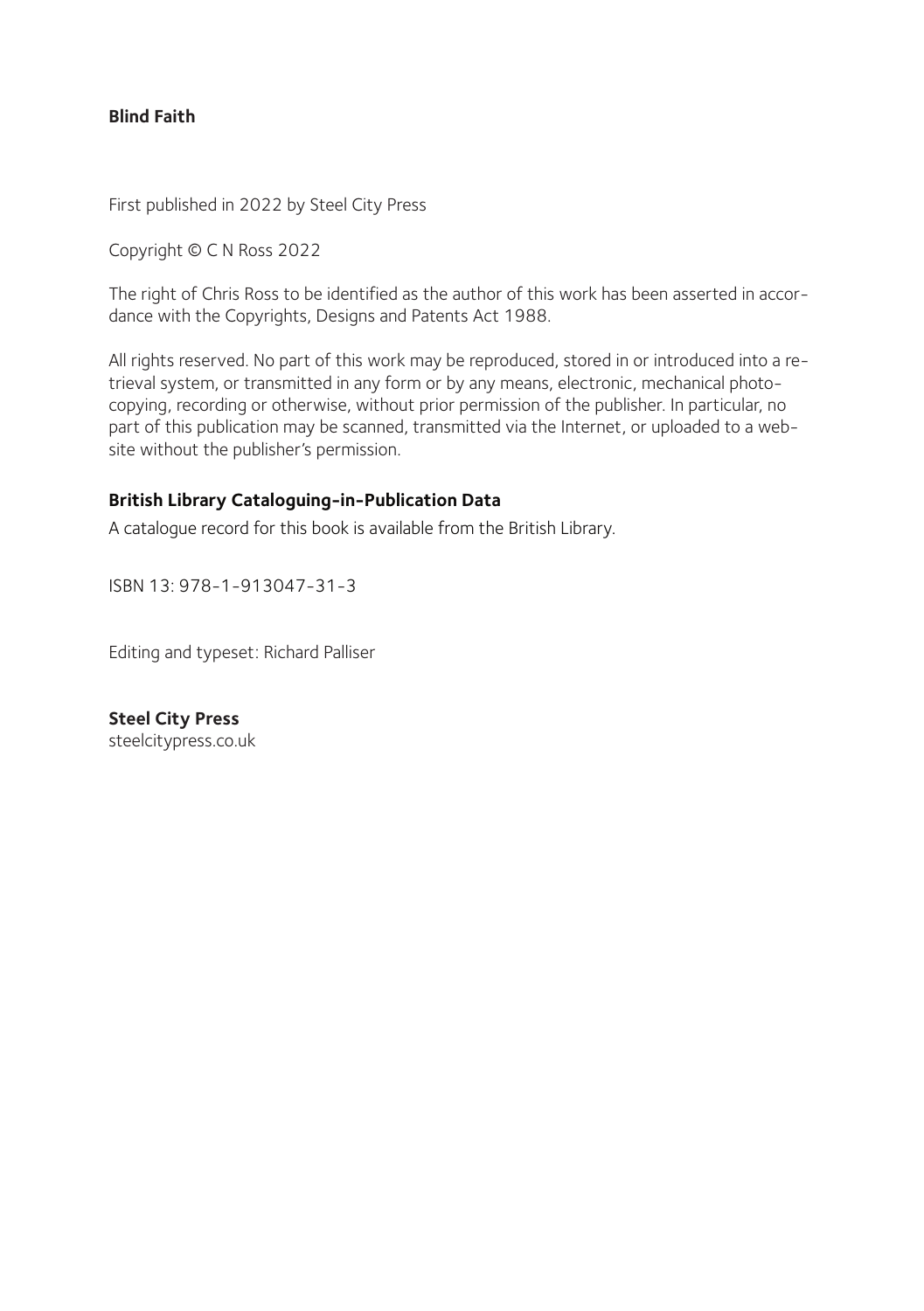# **Contents**

| Foreword by Neil McDonald<br>Introduction        | 5<br>6   |
|--------------------------------------------------|----------|
| 1. Defending Hacks                               | 11       |
| 2. Preparing                                     | 14       |
| 3. Buried Bishops                                | 18       |
| 4. Kingside Attacking                            | 22       |
| 5. Hacking against Hackney                       | 26       |
| 6. Finish with a Flourish                        | 31       |
| 7. Keeping Cool                                  | 35       |
| 8. Is the Force with You?                        | 41       |
| 9. Openings Matter                               | 46       |
| 10. Taking Out a Big Boy                         | 49       |
| 11. A Change of Mind                             | 52       |
| 12. Development in the Opening                   | 56       |
| 13. Nerves of Steel                              | 60       |
| 14. Taking out a FIDE Master                     | 66       |
| 15. Well Placed                                  | 71<br>76 |
| 16. Ich bin ein Berliner                         |          |
| 17. Missing a Trick                              | 80<br>84 |
| 18. Stop the ROT!<br>19. Switching to the Attack | 90       |
| 20. Philidor's Delight                           | 96       |
| 21. Controlled Aggression                        | 103      |
| 22. Ruthless                                     | 109      |
| 23. The Chan Chan                                | 114      |
| 24. Spear to the Heart                           | 119      |
| 25. Patience is a Virtue                         | 125      |
| 26. Power of Preparation                         | 134      |
| 27. A Rarity                                     | 139      |
| 28. Big John                                     | 143      |
| 29. Living on the Edge                           | 147      |
| 30. Squishing the Hedgehog                       | 151      |
| 31. Dealing with Obscure Openings                | 157      |
| 32. Outposted                                    | 161      |
| 33. The Cardinal of the Rossolimo                | 166      |
| 34. Star Performance                             | 170      |
| 35. The Threat is Stronger than the Execution    | 175      |
| 36. Parking the Bus                              | 180      |
| 37. Liberated                                    | 183      |
| 38. Phew, Hugh!                                  | 188      |
| 39. Bet on a Pin                                 | 193      |
| 40. Fishing Around                               | 198      |
| 41. A Short Sharp Pain                           | 205      |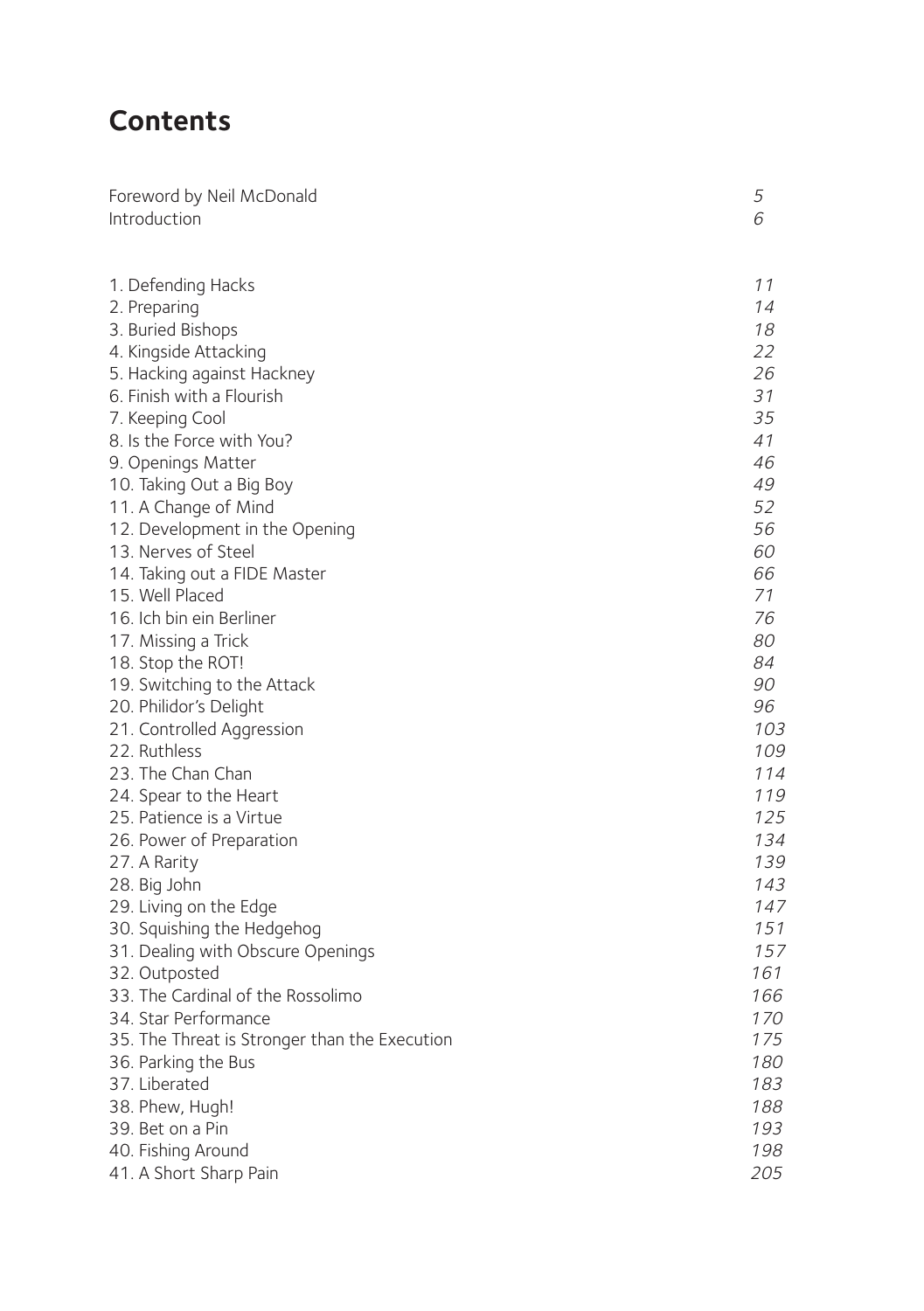| 42. Harry and some Magical Tricks | 209 |
|-----------------------------------|-----|
| 43. James and the Giant Peach     | 215 |
| 44. Push, Push, Push!             | 220 |
| 45. No Going Back                 | 226 |
| 46. Pressure                      | 230 |
| 47. The Cutting Edge              | 236 |
| 48. Same Old                      | 240 |
| 49. Lamped!                       | 245 |
| 50. Moscow Rules                  | 252 |
| 51. So Long                       | 258 |
| 52. Slave to Tradition            | 263 |
| 53. Titbit                        | 268 |
| 54. Guten Morgen                  | 273 |
| 55. Arsenious                     | 280 |
| 56. Ozzmosis                      | 284 |
| 57. Crouch the Knights            | 291 |
| 58. Walking a Fruitless Path      | 297 |
| 59. Splattered                    | 305 |
| 60. Pooh!                         | 310 |
| 61. Well, Well                    | 315 |
| 62. English Christmas Cheer       | 319 |
| 63. New Year's Resolution         | 325 |
| 64. Tailor Made                   | 332 |
| 65. Simon Says                    | 336 |
| 66. Spirited                      | 344 |
| 67. Meadow Muffin                 | 350 |
| 68. Aiming for the Zero           | 354 |
| 69. Modernisation                 | 359 |
| 70. Best Game Prize               | 363 |
| 71. Slippery                      | 367 |
| 72. Happy Valentine's Day         | 372 |
| 73. Victorious                    | 379 |
| 74. Unexpectedness                | 384 |
| 75. Wild!                         | 390 |
| 76. Weaving the Web               | 396 |
| 77. Tanked!                       | 400 |
| 78. Glad of a Polishing           | 406 |
| 79. Swamped                       | 409 |
| 80. The Undoing of the Knights    | 414 |
| Afterword                         | 419 |
| Index of Openings & Opponents     | 420 |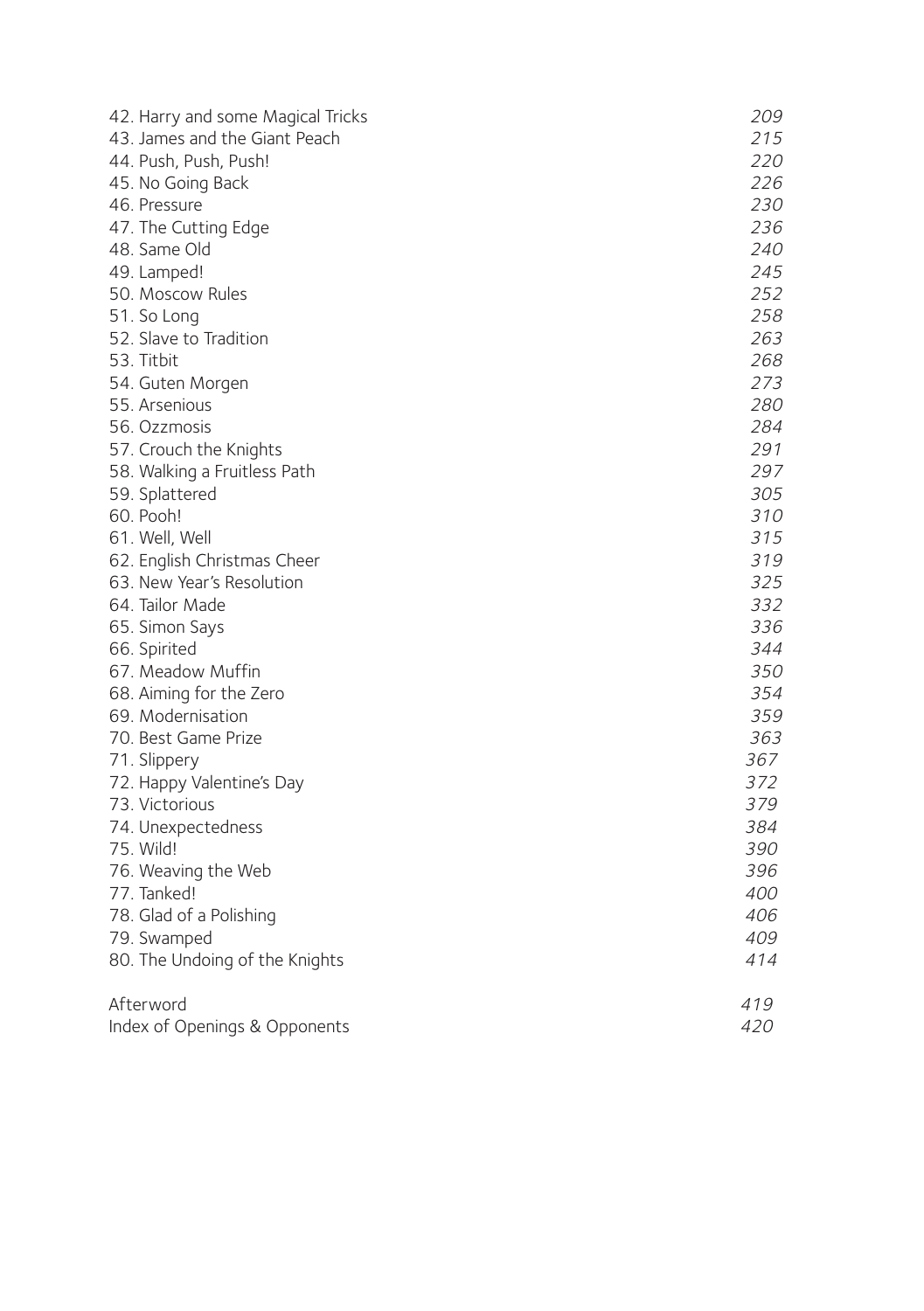# **Foreword by Grandmaster Neil McDonald**

In his introduction to One Hundred Selected Games, the former world champion Mikhail Botvinnik advises players keen on improving at chess to publish analysis of their games. The reason is simple. Sitting at home going through your games it is easy to convince yourself that you were unlucky if you lost, or flatter yourself with the quality of your play if you won. In contrast, knowing that your comments are going to be scrutinised by other players forces you to be objective.

 Many years ago Chris Ross made the excellent decision to follow Botvinnik's advice by writing deep analysis to his games, and then sending it to his colleagues and friends in the chess world. Many players including myself regularly receive emails with his deep and interesting comments to his games.

 In view of this hard work it is no surprise that Chris's playing strength has risen to international level. He is also one of the very best visually impaired players in the world. The publication of this book is a continuation of that process of self-improvement.

 I've had the pleasure of knowing Chris since the late 1990s. On the same theme of Chris's objectivity, I'd like to tell you a rather embarrassing story. At one of my early events with Chris the coaches had been given permission by the arbiter to escort their visually impaired players to the bathroom if required during the game. The moment came when I had to perform this service with Chris. Not being very circumspect I didn't notice some metal light fittings protruding dangerously from the wall next to the door of the toilet. I contrived to slam Chris's face into them rather than guide him through the door.

 I was horrified. But Chris said nothing, though he was still holding his face when he returned to his seat. I was even more mortified when I heard someone say "Ross has a bad position, that's why his coach hit him". It is to Chris's credit that he didn't let this incident disturb him and he went on to save the game. Nor did he upbraid me about it afterwards, though I did notice that from then on he always found his own way to the toilet.

 There have been many times when I've poked Chris in the eye so to speak by suggesting poor ideas in our preparation. But he has always accepted responsibility for the choices he has made and not sought to blame his stupid coach or anyone else for any reversals. This selfreliance is an excellent quality for a chess player. It means that the path to improvement isn't blocked by a series of self-pitying excuses, such as the room was too hot, I didn't know the opening line, or my coach is a maniac.

 You can see the outcome of decades of exhaustive and objective analysis in this book. Although Chris has never been a full-time chess player, having pursued a successful career in academia, his approach has always been professional. He has developed an impressive opening repertoire, as well as worked on his endgames and middlegame planning. I hope the reader enjoys this fine collection, learns a lot of new ideas, and is inspired to follow Chris's example in studying their own games.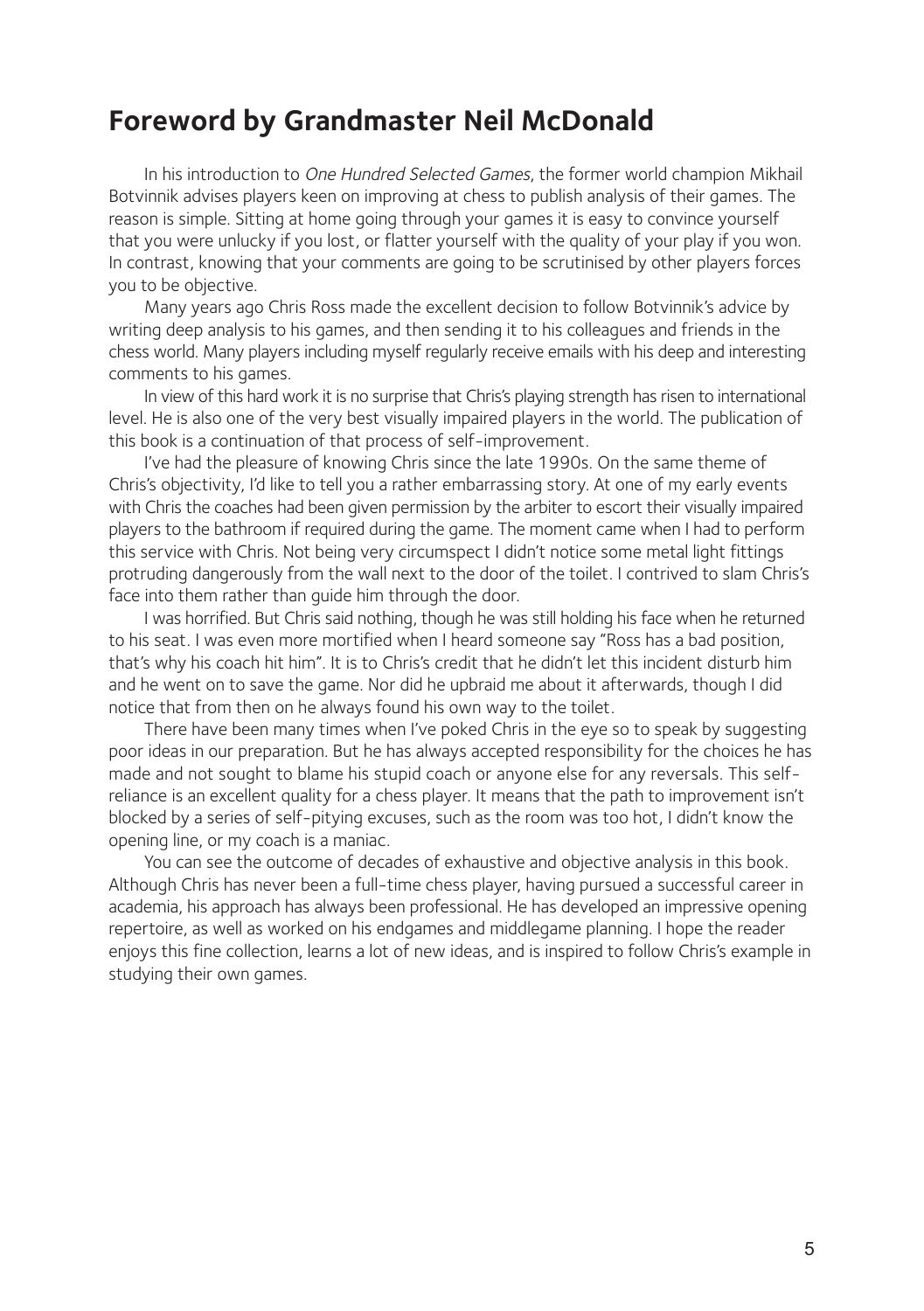# **14. Taking out a FIDE Master (May 2010)**

I've just come back from the 2010 Ilford Congress, where I played some very strong players. I actually played well on the first two days of the tournament, scoring an amazing 3½/4, drawing with top seed David Sands (graded 212), and beating FIDE Master Robert Eames (ECF 201) en route. I also defeated a 172 and Andrew Mayhew (ECF 188), an up and coming young man, who finished strongly in the tournament.

 The final day saw me up against Andrew Lewis (207), who I lost to as Black, having made a poor opening choice. I then drew with David Ledger (2238), offering him a draw in a completely won position! This left me with 4/6, joint third in a very strong tournament.

 I would like to show you my game against Robert Eames, who is a renowned attacking player. He loves to get involved in tactical warfare and crushes many of his opponents by playing aggressively. As White last year, he played a very dodgy line of the Rossolimo against me and was lucky to escape with a draw.

 How to take him on this year though? I soon came up with a very interesting and deeply thought-out 11th move, but was it justified?

> Game 14 **Chris Ross - Robert Eames** Ilford Congress 2010 Sicilian Moscow

## **1. e4 c5 2. Nf3 Nc6 3. Bb5 d6 4. 0-0 Bd7 5. Re1 Nf6 6. c3 a6 7. Bf1 Bg4 8. d3 e6 9. Nbd2 Nd7**

 So far, so good and all according to theory. Here is how round 2 of this congress went against Andrew Mayhew: 9...Be7 10. h3 Bh5 11. Qc2 0-0 12. g4 Bg6 13. Nh4 d5 14. Nxg6 hxg6 15. Nf3 Qc7 16. Bg2 Rfd8 17. e5 Nd7 18. Bf4 Rac8 19. Qd2 b5 20. h4 d4 21. c4 bxc4 22. dxc4 Nf8 23. h5 a5 24. h6 gxh6 25. Bxh6 a4 26. Bg5 Nh7 27. Bxe7 Qxe7 28. Bf1 Kg7 29. Bd3 Rh8 30. Kg2 Nf8 31. Rh1 Nd7 32. Qf4 Rxh1 33. Rxh1 Rh8 34. Rxh8 Kxh8 35. Bc2 and White went on to convert the ending.

## **10. Qc2**

 Treating the position similarly to a reversed Philidor, but as the game proves, the queen may not be well placed here. Getting on with the advance on the kingside or playing through the centre has to be preferred, as the opening references at the end illustrate.

## **10...Rc8**

 This probably proves why 10. Qc2 may not be the best positional move at hand. One of White's objectives in this type of position is to play a delayed d3-d4 and claim a stake in the centre. With the rook vis-à-vis the white queen, this break is not so easily accomplished.

 The question now is: how to proceed as White? His decision is a big one and has long-term positional considerations. But are they justified tactically? We must not forget that White is playing a tactical player! **11. Nc4!?**



 A very interesting positional decision. In practice match situations, White had played h2-h3 with Nh2 manoeuvres to follow and the idea of launching the f-pawn. Although he has scored well with it, it is still not clear if that is the best approach.

 Why the text move? Well, White wishes to block the c-file against the rook on c8. He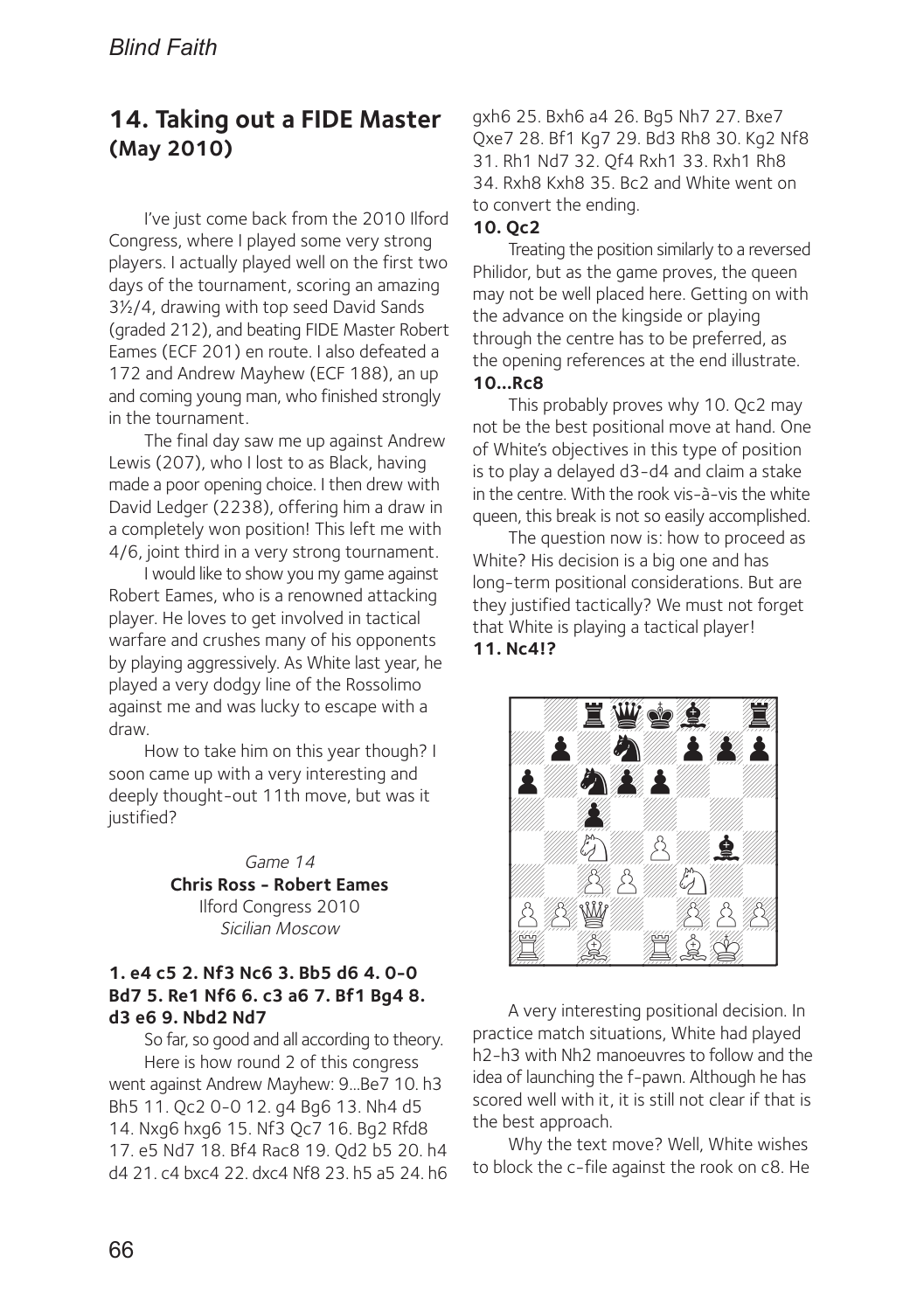wants too to free up his bishop on c1 to be developed. Also White wants to reroute the knight to e3 and have g2-g4 at his disposal, leaving the pawn on h2 for defensive purposes. After all, where else is the knight headed than e3?

 As such, the common idea of h2-h3 and g2-g4 is still being achieved, but with the knight landing on the central square e3 to facilitate g2-g4 instead of the h-pawn doing so. This means that a later h2-h4 will not lose a tempo. All of that is fine, but the immediate question is what happens if Black shatters the pawn structure on the kingside.

## **11...Bxf3 12. gxf3 Nde5**

 Black reacts classically to the flank decision and potential flank-attack that White has, by attacking in the centre.

 Let us consider the ramifications of White's 11th move. White now has a shattered kingside pawn structure. Although shattered, the pawns, especially the doubled f-pawns, control the centre and give White a pawn mass in the middle of the board. More importantly, and crucial to White's decision is that he now has the bishop-pair. White must therefore open up the position and allow his bishops to rake an open board. In that sense, he must not be scared of an open position or, indeed, an open king.

 The decision is actually taken to allow the white king to become horribly exposed, but also allow both bishops to defend the monarch and attack across the board as well. Notice how White ultimately accomplishes this. Also, Kh1 and Rg1 ideas are in the offing for attacks down the half-open g-file. With Black having played ...Rc8 already, a queenside escape for the black king isn't so easily achieved.

 All things considered, positionally speaking, the decision seems to be founded on firm ground. However, tactically, there could be blemishes. Black does have two knights, that can quickly come into the kingside and his queen has an easy, fast route into the attack. Does White have enough to fend off the coming onslaught?

Note too that 12...Qh4 13. Ne3 gets the

knight back for defensive duties.

## **13. Nxe5 dxe5**

 Black wishes to blockade the position and hinder the white bishop-pair. Good positional sense and something that White cannot allow. Instead, he must seek to open up the position for those bishops. Dangerous and unclear play now occurs.

## **14. f4**

Calmer would be 14. Kh1 Qh4.

## **14...Qh4**



 White has to step carefully here. Black is summoning all his forces very quickly and White has to defend carefully. Once the flash attack has been repelled, then, and only then, can the bishops emerge to begin to wreak their positional damage. Currently the f-pawn is en prise and this cannot be allowed to be captured as Black's pawn would then march to f3 with mating nets. Instead, the position must be opened up.

## **15. fxe5 Nxe5**

 Another black piece heads towards the kingside and yet again, forks on f3 are threatened. Note the looseness of the rook on e1 too, preventing the white f-pawn from advancing. If that could advance easily, White's troubles would be just about solved.

## **16. Qe2**

 Placing the queen on a better square, with a future central break in mind (see the note to move 10, above). Also, the rook on e1 gains protection, as do the light squares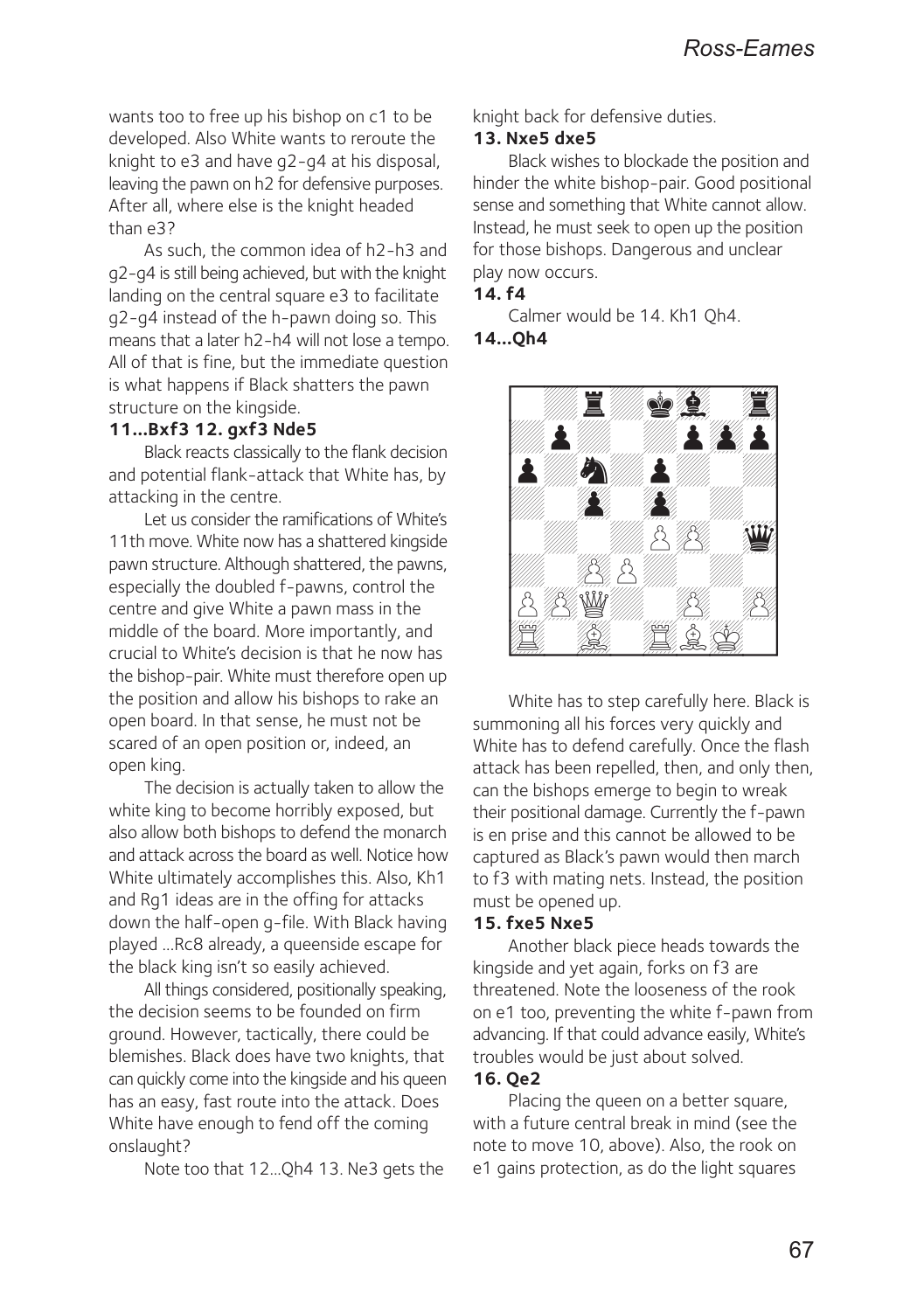around the white king.

 Instead, 16. Re3 Bd6 17. Bg2 Nc6 seemed dangerous, as the f4-square would be available for the black queen to sneak into, with the bishop on c1 cut out of play. Calm calculated defensive play was instead required here.

## **16...Bd6**

 White had banked on Black playing this, the most aggressive line. It all looks very scary for White, who seems to be getting mated on h2. Indeed, ...Nf3+ tactics are looming, but White can hold things. Notice once again that White cannot launch his f-pawn, due to ...Nf3+ tactics, with the rook on e1 being left loose if the knight is taken.

 Apart from this direct approach, White was considering 16...c4 17. dxc4 Bc5 18. Be3, which is simply unclear.

## **17. h3!**

 Defence complete! Another important point of 16. Qe2 is that the g4-square is not only controlled by the pawn on h3, but also the queen. This allows future Qg4 ideas by White, forcing the exchange of queens, uniting the white pawn-chain again and ridding Black of all attacking possibilities. All of Black's immediate attacking possibilities have been squashed. How does he maintain any aggressive intentions?

# **17...g5**

 Played in the true spirit of Black's style. He attempts to continue the hack! However, all the entry squares have been covered and it's now time for White to start breaking out.

 Instead, there was 17...c4 18. d4 Nd3, while simply 17...0-0 18. Bd2 or 18 Bg2 with the idea of f2-f4 is better for White.

## **18. d4 cxd4 19. cxd4 Nc6**

 More lines have been opened up, which is good news for the bishops. Central control has been established and things are starting to look very nice indeed for White.

## **20. Rd1**

Defending the d-pawn and putting another heavy piece on a central file. Now d4-d5 threats could be on or e4-e5 and then d4-d5. Also, f2-f4 possibilities have been opened up without the rook loose on e1.

Note too that ...Nb4 and ...Nc2 forks don't have to be dealt with and how the white pieces are starting at last, after their defensive duties have been completed, to begin to coordinate themselves very nicely indeed.



# **20...Ke7?**

 It's hard to find an explanation for this move. Black simply wanted to play aggressively and wished to connect the rooks. He should have realised by now that attacking possibilities were unlikely and that simple positional chess was now required. 20...Bf4 is the only move that makes any kind of sense.

## **21. e5!**

 Ironically, it's White who now begins to play aggressively. With the black king stepping up to e7, there are now tactical possibilities for White. Notably on f6, the a3-f8 diagonal and, most importantly, the b7-square!

 White's original intention was to play Qg4 at the earliest moment and get those queens off, improving the pawn structure at the same time. But now, it is White who wants to give Black some of what he's been trying to dish out for the past 10 moves. **21...Bb4**

 It is a good job that rook had moved away from e1. Black is obviously tempting White into a3 Ba5; b4 and driving the bishop to a better square on b6. White is not interested in that. Indeed, that bishop on b4 is a tactical liability.

 Here 21...Bc7 22. Qf3 Rhg8 23. Qb3 was the original plan. Note how White targets that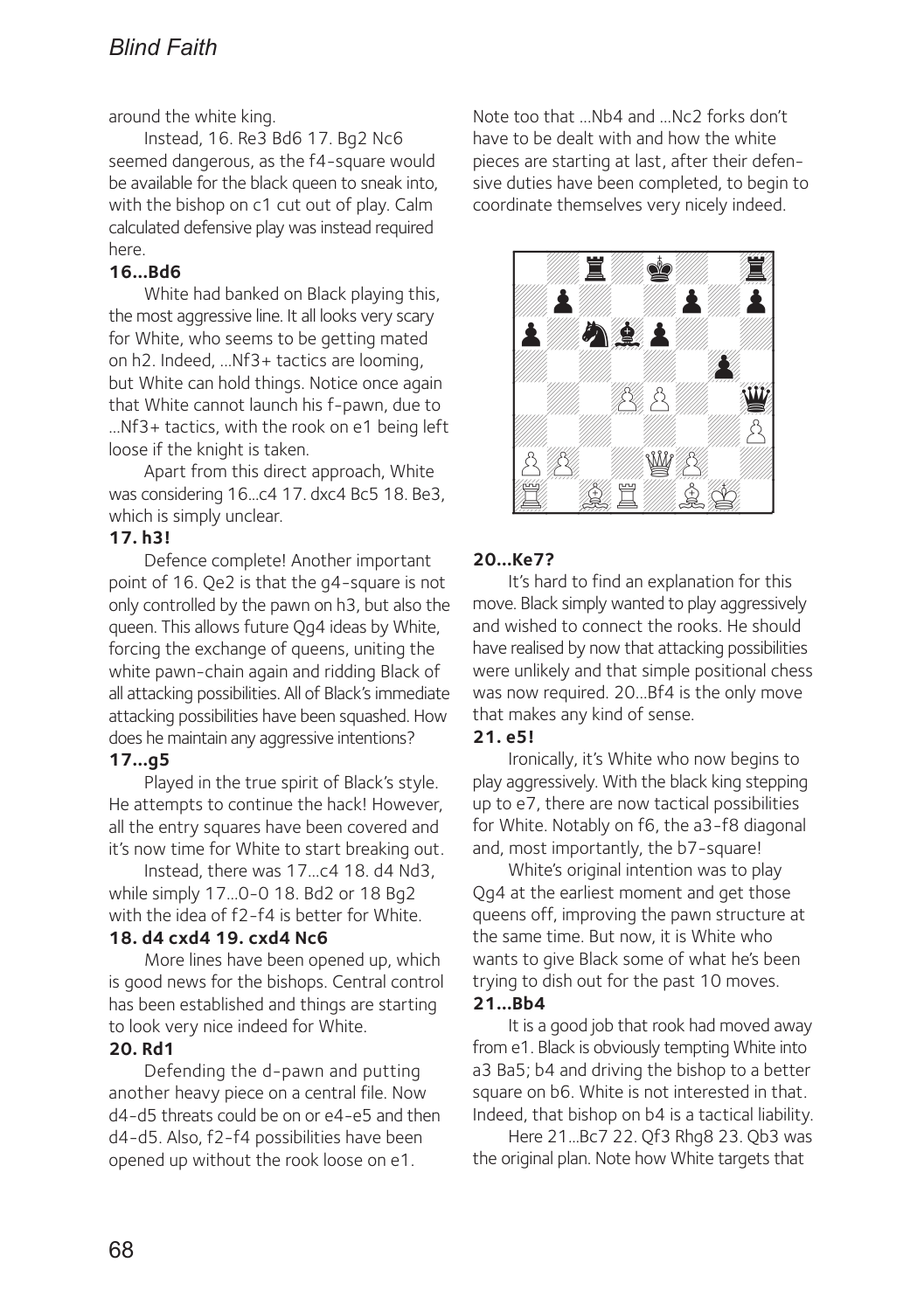poor old b7-pawn.

# **22. Qf3**

 At this point, White began to feel very comfortable about taking home the whole point. The white queen steps on to a more aggressive square, targets f6, b3, the third rank and that all-important b7-square. Things are about to collapse for Black.

# **22...g4**

Desperate. Black sacrifices a pawn in the hope of creating more tactical possibilities. The f6-square is now covered, but that is soon dealt with. Again, calm defensive measures are now needed for a move or two, but these are defensive moves that create attacking possibilities too. We most certainly must not forget the all-important, long-range bishops.

# **23. hxg4**

 Calmly taking the pawn. The white king is absolutely fine with the cover of the two bishops and the queen. Pawn cover is not required.

 Instead, 23. Qxg4 Rhg8 would not be clever.

# **23...Rhg8 24. g5**

 Defending, and also renewing the threat of Qf6+ tactics. 24. Be2 Kf8 25. Qe4 h5 26. Bh6+ Ke7 was a messier approach.

# **24...Ke8**

 Simply admitting that 20...Ke7 was a poor decision. Also, the e7-square is made available for the bishop retreat.

# **25. Bf4**

 Finally developing the queen's bishop. The bishop is required for the kingside and that is where it is going. Note that e3 is not the best square for it, as White intends to blast open the centre. Therefore e5 requires protection and the bishop also has to cover the white king.

 Quieter play would have been 25. Qh3 Qxh3 26. Bxh3 h6.

# **25...Be7 26. Bg2**

Covering the white king and improving its safety. Now the bishops begin to work their magic down the long diagonals. White's positional objectives are beginning to exert themselves.



# **26...Rd8**

 Attacking the d-pawn. White now simply continues with the positional strategy, refining the tactics to ensure all his aims are achieved simultaneously.

# **27. d5 exd5 28. Bg3 Qxg5 29. Rxd5 Rxd5 30. Qxd5 h5**

 Yet more aggressive intentions by Black. He wishes to throw the h-pawn down the board and win a pinned bishop on the g-file. But here White illustrates the nimbleness of the bishops and, in fact, the light-squared bishop can stand anywhere on the long diagonal and still does its work, from whichever square it stands. However, first, simple development. If you can develop and defend at the same time, then all to the good.

# **31. Rd1 h4 32. Bh2 Nb4?**

 Black's losing move, but by now he was down to about two minutes for his last four moves. Having desperately attempted aggressive play all game, it must have been incredibly frustrating that the tactics weren't quite working for him.

 32...h3 doesn't win the bishop on g2, as the rook's development to d1 allows a check on d7 with the white queen when Qxh3 is made possible. A simple demonstration of the effect of long diagonals and the range of bishops and the queen.

 Why Black goes for a wander here with his knight, we don't know. He must have just wanted to deflect the white queen away from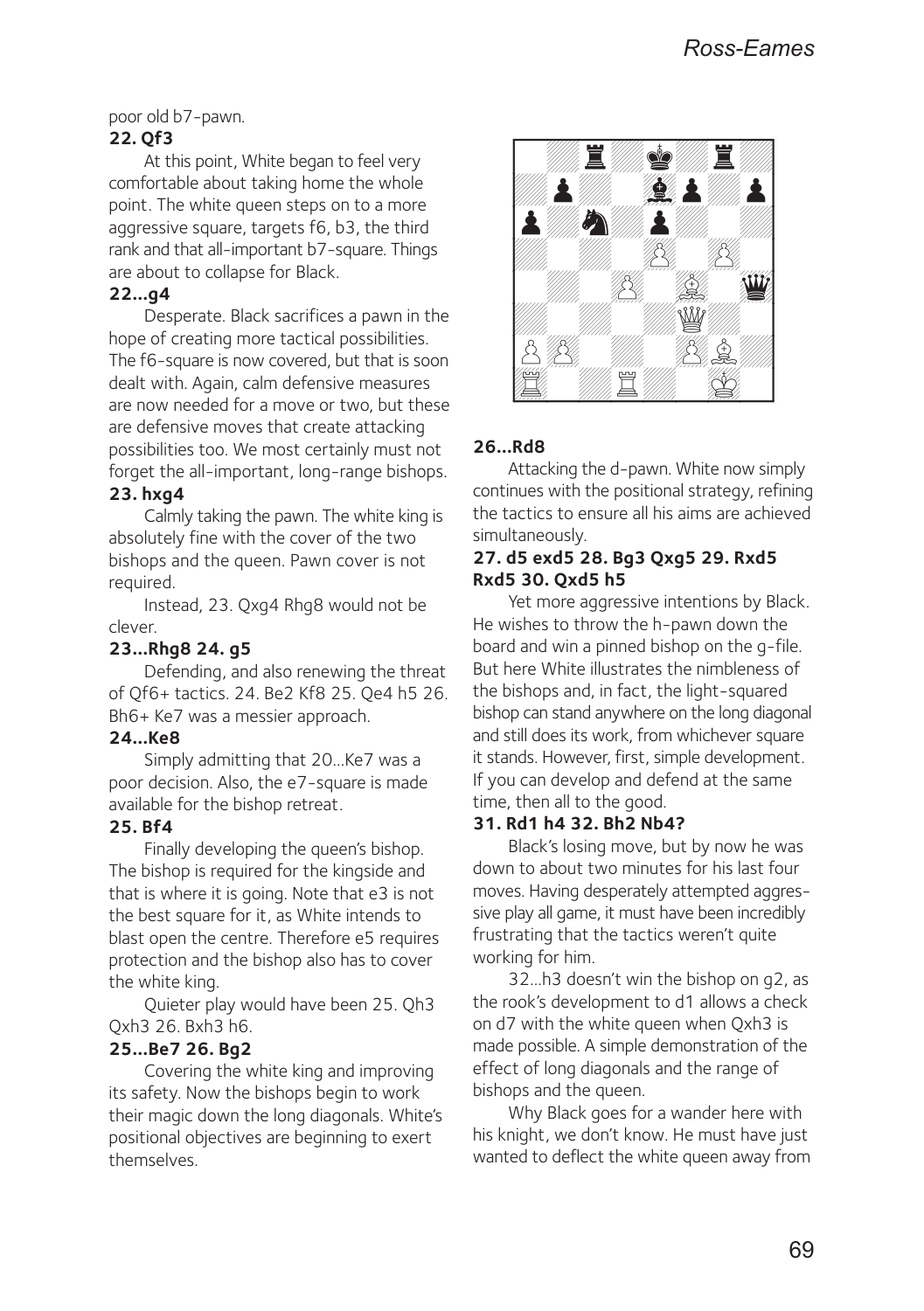the bishop on g2 at all costs. Of course, if the white queen wanders from the protection of the g2-bishop or the indirect defence of the h3-square, Black could win tactically.

 Instead, 32...Qg4 33. Kh1 Kf8 was White's original thought.

# **33. Qxb7**

 There goes the b7-pawn White had targeted. The queen stays on the long h1-a8 diagonal and sustains the Qc8+ and Qd7+ tactic to steal the pawn on h3 if it dares to advance.

# **33...Kf8 34. Kh1**



 Calmly defending against any attacks down the g-file. However, more importantly, once Black has been driven away from the g-file, guess who's going to take it over and counter-attack?

# **34...Kg7 35. a3**

This is now logical, as the black knight has nowhere to retreat.

## **35...Nc2**

 What else? If 35...Qg4 36. f3 (36. Qxe7 is not possible due to 36...Qxd1+ 37. Bg1 h3 38. Qf6+ Kf8 39. Qh6+ Rg7 40. Qh8+ Rg8 41. Qxh3 Nc6) 36...Qe6 37. axb4.

## **36. Qe4**

 The final move of the time control. White missed the simpler and stronger 36. Rg1 when a cute finish would be: 36...Kh8 37. Be4 Qh6 38. Qxe7 Rxg1+ 39. Kxg1 Qc1+ 40. Kg2 Ne1+ 41. Kh3 Qc8+ 42. Kxh4 Qg8 43. Kh5 Nf3 44. Bf4 Qg7 45. Bf5 Nh4

- 46. Qd8+ Qg8 47. Qxh4 f6 48. Qxf6+ Qg7
- 49. Bh6 Qxf6 50. exf6 Kg8 51. Kg6 Kh8
- 52. Bg7+ Kg8 53. f7#.

# **36...Kh8**

 The time control reached. Time to walk away from the board, compose oneself, grab a coffee, stand outside for two or three minutes and let the adrenaline drain away. Then you can walk back to the board, cool, calculated, calm and do the professional thing to finish off the job.

## **37. Bf3 Rc8**

 There is no other way to defend the stranded knight on c2. Note how the white bishop has stepped up to f3 and still covered all the important squares on the kingside. Now the g-file has been opened and the black rook has wandered away, is there any wonder that Black is now caught on the kingside?

## **38. Rg1 Qh6 39. Bf4 1-0**

 Not the most accurate way to finish off the game, but by now it was clear that Black was fed up and wanted to throw in the towel. White was playing confidently and must have given the out the impression that he expected victory shortly, 39, e6 f6 40. Rg4 is cleaner, but it doesn't matter.

 Black looked at White's 39th move for about 30 seconds, said "It's becoming too holey" and held out his hand. A nice job well accomplished!

# **Opening references:**

 a) 10. h3 Bh5 11. g4 Bg6 12. d4 cxd4 13. cxd4 Be7 14. d5 Nce5 15. Nxe5 dxe5 16. Nf3 Rc8 17. b3 exd5 18. Qxd5 f6 19. Nh4 Nc5 20. Qxd8+ Rxd8 21. Nf5 Bxf5 22. exf5 Nd3 23. Bxd3 Rxd3 24. Be3 Ba3 25. Rad1 Rxd1 26. Rxd1 Ke7 27. f4 exf4 28. Bxf4 Rc8 29. Rd2 Rc6 ½-½, Zhang Zhong-Topalov, Wijk aan Zee 2004.

 b) 10. h3 Bh5 11. Nc4 b5 12. Ne3 Be7 13. g4 Bg6 14. Nf5 0-0 15. Nxe7+ Qxe7 16. Bf4 Nb6 17. Bg3 f6 18. d4 cxd4 19. Nxd4 Rac8 20. Nf5 exf5 21. exf5 1-0, Andreikin-Lintchevski, Dagomys 2009.

c) 10. h3 Bh5 11. g4 Bg6 12. d4 cxd4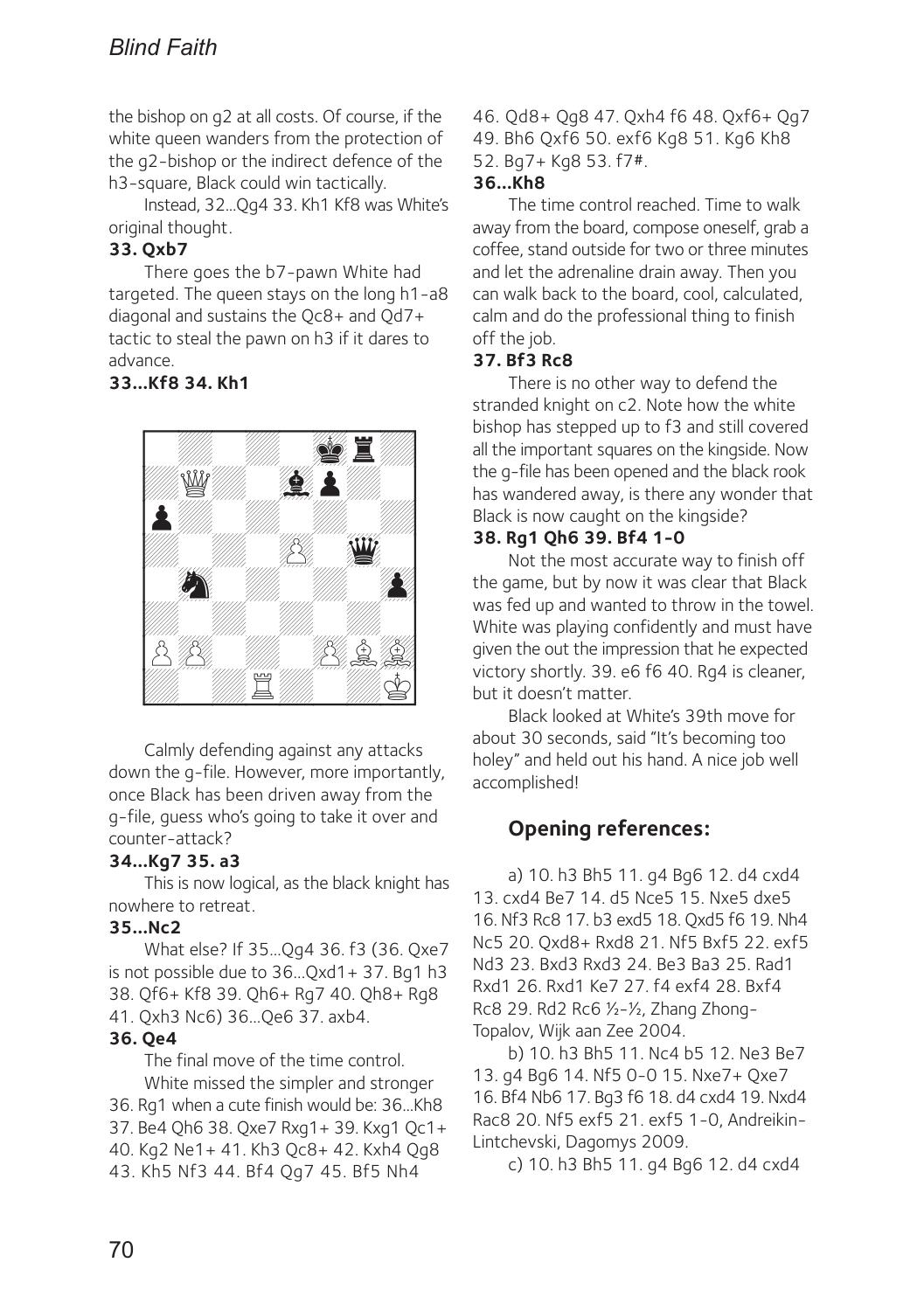# **50. Moscow Rules (July 2015)**

This encounter was my final round game in the recent Sheffield Congress. The victory took me to 4/5 points, half a point off the tournament leaders, which included grandmaster Mark Hebden on 4½/5. Sheffield was one of my better performances in the last few years, since I have moved to Northampton, and I'm delighted that my performance during the weekend demonstrated my old style of playing, achieving the results that I used to obtain.

 I've written many times about the importance of the 'principles' of opening play. Not necessarily theory, but the concept of an opening's objectives, its strategic values and the fundamental basis of that opening. With that understanding, a player can establish a set-up with relative comfort and have a game-plan already formulated. The execution of such a game-plan can then often appear seamless in actuality.

 In this encounter, Black is graded 185 ECF, which is very respectable indeed. The apparent ease with which White accomplishes all his opening targets is probably down to Black not appreciating the subtleties of the position and fully comprehending White's long-term aims.

 If nothing else, I would strongly encourage all players to analyse their opening choices and grasp the principles of that variation or set-up. Don't just learn a batch of theory from a book or DVD, but contemplate its foundation.

 Those are the rules with which a player should start the game and then strive to obey. Adapt once things become disjointed or adversity over the board is evident. It is most instructive that the tactical finesses of a position will soon sort themselves out once the game-plan is suitably structured.

Game 50 **Chris Ross - Peter Mercs** Sheffield Congress 2015 Sicilian Moscow

## **1. e4 c5 2. Nf3 d6 3. Bb5+**

The Canal-Sokolsky variation of the Sicilian Defence, often called the Moscow variation. Unlike its sister variation, the Rossolimo, the Moscow does not strive to shatter the Black formation in compensation for giving up the bishop-pair. Interestingly, though, the Moscow pertains similar objectives, one of which is the ultimate good knight versus bad bishop ending, that all the variations have in common. The Moscow variation sets out to demonstrate that piece play, a lead in development and the occupation of the light squares will give White a positional plus.

#### **3...Nd7**

The response preferred by Gary Kasparov no less. 3...Bd7 allows the exchange of lightsquared bishops and 5. c4, forming the Maroczy Bind, which gives White a comfortable edge, since the light-squared bishops are no longer on the board.

 3...Nc6 is a more challenging variation, but after 4. 0-0 Bd7 5. Re1 White's lightsquared bishop is given a flight-square back on f1, where it will later emerge to support White in his occupation of the light squares.

 The text-move should force White to part with the bishop-pair, but this is ultimately within his game-plan in any case.

## **4. 0-0 a6**

In round three of this tournament, Black played 4...Ngf6, permitting 5. Re1 and once again the light-squared bishop had a flight square back on f1. A subtlety in the move order, but important as White then achieved an easy advantage and converted the victory in under 35 moves.

## **5. Bxd7+ Bxd7**

 Here a close analysis of the position should be undertaken. What is White attempting to achieve and where is he going to accomplish it?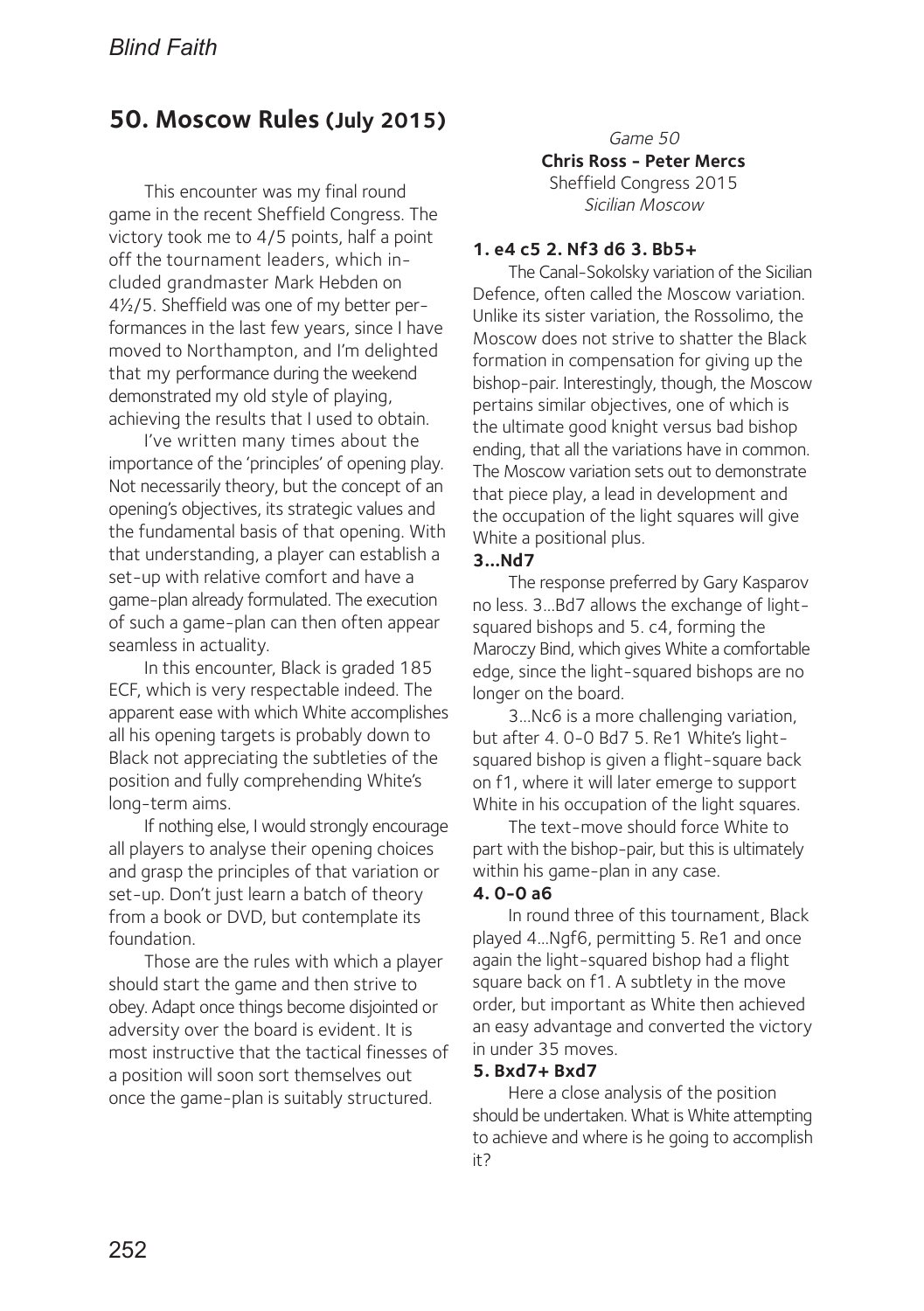

 White has voluntarily given up the lightsquared bishop, which should only be done if a long-term objective is intended. Indeed, with this exchange, White is stating that he believes Black's light-squared bishop is of little significance. Examining the black pawn-chain, it is clear that the pawns on c5, d6 and e7 limit the scope of the dark-squared bishop quite considerably. To develop the dark-squared bishop, Black will either have to advance the e-pawn, thereby leaving the d-pawn backward and vulnerable, or fianchetto it, which is not going to be easy considering White's follow-up.

 Taking that analysis further, White is thus intending to make Black's dark-squared bishop 'bad' and wishes to have his own queen's knight (b1) prove to be 'good', thereby giving him an advantage in the endgame.

 To that end then, White needs to ensure that Black does not keep the bishop-pair. Having exchanged his own light-squared bishop, White must endeavour to exchange his king's knight for Black's light-squared bishop. Due to the pressure exerted on the light squares in the middlegame, this is easily accomplished.

#### **6. d4 cxd4**

If permitted, White will play d4-d5 and clamp down on the light squares with his pawns, reducing Black's light-squared bishop to a mere observer. Black cannot allow this.

**7. Qxd4**

Best, as recapturing with the king's knight would only leave the knight awkwardly placed to reach its objective square. The queen recapture hinders Black's development and increases White's. Black's g-pawn is now pinned, preventing him from fianchettoing. Indeed, Black will now have to make some kind of concession to enable him to complete development.

## **7...e5**

Black attempts to break out and remove the white queen from her dominating position. Black reckons that putting the pawn on e5 is better than on e6, as if 7...e6, the g-pawn would still be pinned, and the d-pawn is no less backward whether the e-pawn is on e6 or e5. Also, Black is controlling some useful central squares.

 Like its sister variations, Black seeks a Sveshnikov or Kalashnikov type of set-up, understandably fighting for space within the centre. However, just like these sister variations, the outpost on d5 is now exposed. With White having refrained from landing his king's knight on d4, he will find it much easier to transfer this knight around to the outpost than if he had recaptured in the centre with the steed.

## **8. Qd3**

White retreats the queen to a light square, as that is what coloured square she now belongs on, with the light-squared bishop having been exchanged. The e-pawn is guarded and the black d-pawn becomes a focus point. However, as Nimzowitsch instructed us, the square in front of an isolated pawn or backward pawn is to be targeted and controlled, not the weakness itself.

#### **8...Nf6**

A slight inaccuracy in the move order, but this is not yet critical. 8...Be7 or 8...Bc6 is to be preferred.

## **9. Nc3**

Slightly toying with Black. White does not wish to commit his queenside pawns, as Black's pawn break, ...b7-b5, may undermine it. In that sense then, White only wants to play a2-a4 or c2-c4 if he really must. This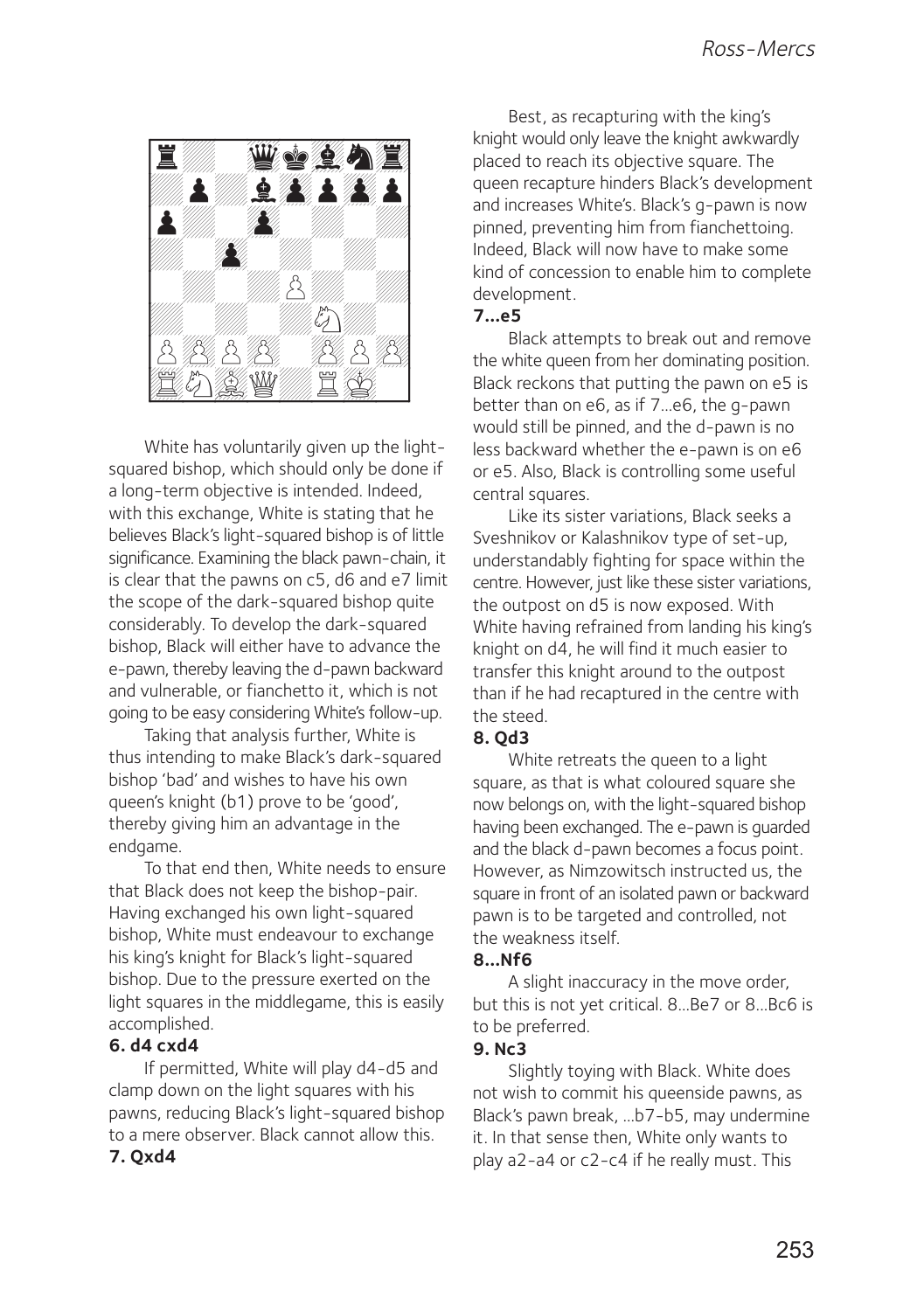begs the question then as to whether Black should flick in ...Bb5 at some stage to force c2-c4, but the validity of this is not clear. **9...Be7?**

After this, White has a strong, if not positionally winning set-up. Black has failed to appreciate the long-term plans for White and the seriousness of the d5 outpost.

 9...h6 was Black's only good option. Although this leaves an anchor or hook for White to exploit and the f5-square beckons, Black's king's knight had to be maintained to keep any kind of control over the d5-square. After 9...h6, White can lever open the position at some stage with f2-f4 or simply transfer the king's knight around to the d5-square, as in the game.

# **10. Bg5**



 White completes development and has a commanding position with overwhelming control of the d5 outpost. From here on, Black never achieves equality and White's play is natural, simple and extremely efficient. **10...Be6**

Black attempts to regain some control of the d5 outpost. White's threat was to exchange on f6, luring Black's dark-squared bishop away from the defence of the backward pawn. If Black is required to recapture on f6 with the g-pawn, his pawn structure is so devastatingly fractured that an inevitable loss will soon occur.

## **11. Rfd1**

The correct rook. It is removed from the a6-f1 diagonal, completely negating any possible tactics that Black may dream of. The d-pawn is yet again targeted and the white queen's rook is left on that side of the board in case a2-a4 and operations on the flank are necessary.

## **11...Qa5**

Since Black is positionally struggling, he resorts to tactical means in an attempt to lessen the pressure. White, naturally, does not have to get involved with any complications and the continuation of his game-plan is the easiest and most effective way to refute the tactical tricks.

# **12. Bxf6**

Removing a defender of the d5 outpost and beginning that long-term plan of obtaining good knight versus bad bishop. The departure of the second bishop is insignificant since White will soon regain Black's light-squared bishop or win material as an alternative.

## **12...Bxf6 13. Nd2**

 White ignores the tactical offer of a pawn and, instead, continues with his plan, mindful that his positional superiority is more than enough to convert the victory without having to get embroiled in a tactical melee. White's king's knight is transferred around to exert pressure on the d5 outpost. Black's attempt to complicate things tactically has only left his queen on a more vulnerable square, thereby aiding White in his endeavours.

 13. Qxd6 Rd8 14. Qa3 Qxa3 15. Rxd8+ Ke7 16. bxa3 Rxd8 is not the route White wants to go down, despite being a clear pawn up.

# **13...Rd8 14. Nc4 Bxc4**

Black exchanges his light-squared bishop as this knight can cause so much damage otherwise. Tactically, the d-pawn may be vulnerable as the black queen does not have many squares to escape to. If needed, the white knight can step backwards on to e3 and then jump satisfactorily into d5. Either way, the white knights will lead a merry dance around the black forces and effectively split them in half. So, with the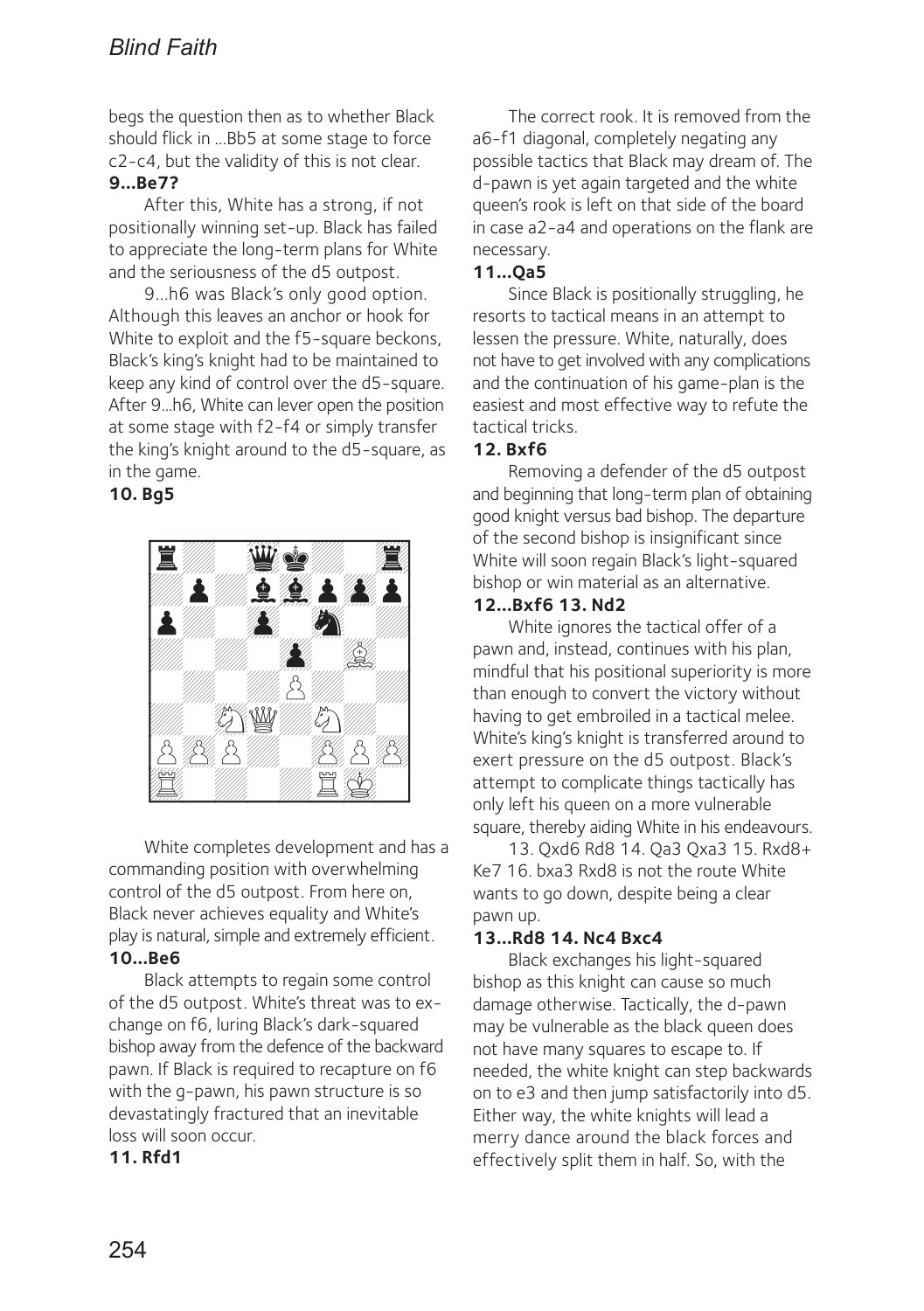text-move, Black hopes to regain some tempi to permit himself to castle and organise an untangling process.

## **15. Qxc4 0-0 16. Nd5 Bg5**

Black wishes to keep his dark-squared bishop, as his only true hope of salvaging the game is by tactical means and, potentially, with a kingside attack. Instructively, all the black forces are not only uncoordinated, but are indeed undefended.

 White has now achieved pretty much everything he has set out to do from the opening. He has obtained a huge positional advantage and any endgame will simply be winning. How then to complete development and where is the focus to be concentrated? **17. Rd3**



 The white rook is lifted on to the open third rank, placed on a light square and so facilitates the doubling up of rooks on the backward d-pawn. The undefended white queen is an issue in the position, though, as it is not entirely clear at the moment where she belongs. Black's natural break is ....f7-f5 and whilst the white queen remains on the a2-g8 diagonal, he must waste time to ensure that no discoveries are going to cause him fatal consequences.

 17. a4 is certainly an option, gaining space on the queenside and introducing the tactical threat of 18. b4, winning the black queen. Black can easily avoid this with 17...Rc8 and may follow up with the ...b7-b5 thrust. Although this opens up the a-file for White, it is unclear whether any joy will be gained down it. Despite being a promising prospect, the uncertainty of the plan does not warrant the compromised nature of the white pawn-chain. Indeed, the white c-pawn is backward on a half-open file. To ensure that it does not become weak, White will be obliged to play c2-c3. That is one pawn weakness in the white queenside; playing a2 a4 would incur a second, possibly one too many.

 Thus, the rook lift. However, this does not entirely solve White's 'true' weakness, again a guiding principle for the black-sided player of the Sicilian Defence, that being the e4-pawn. That e4-pawn is a focus-point and Black can now turn his attention to its undefended nature.

## **17...Rc8 18. Qb3 b5**

Black gains space on the queenside, and, more importantly, gives himself the c4 outpost. This is, though, in all reality, not a true outpost, for although Black can temporarily occupy the square, he cannot maintain in. This is an important feature and the quintessential difference in the actual effectiveness of an outpost.

## **19. c3 Qd8**

Black retreats to defend his loose bishop on g5 and has the potential of swinging the queen across to the kingside for an attack. After 19...Rc4 20. Qc2 the e-pawn is defended covertly though, due to 20...Rxe4 21. Rg3, revealing an attack on the two loose black pieces.

## **20. Rad1 Rc4 21. f3**

This puts a pawn on a light square, which is somewhat inconvenient for White. who no longer has the third rank for his rook. Awkwardly too, the a7-g1 diagonal becomes a tactical liability. This is a necessary evil, though, since White needs tempi to consolidate his position. Although a temporary measure, White has something else in mind, namely to counter-attack against the oncoming black onslaught. Similar themes can be seen in the King's Indian Defence and other such openings.

## **21...g6**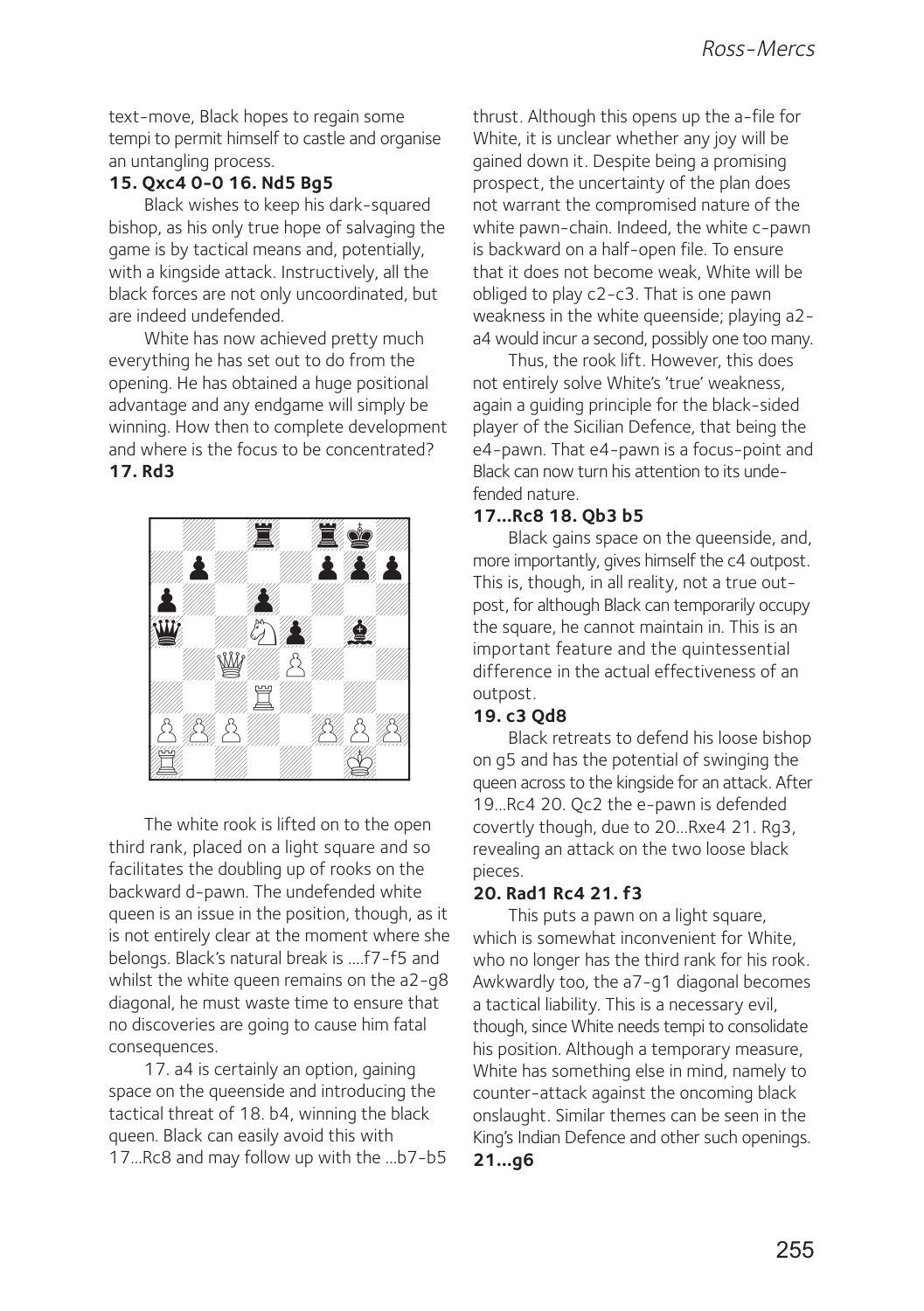# *Blind Faith*

 Unfortunately, Black does not have the luxury of such preparatory moves. He is naturally striking out with his break of ...f7-f5, but there is not time to waste here. Again, Black mistakenly perceives that he will be obliged to recapture on f5 with a pawn, in order to open up the g-file and to have a central pawn mass. Things are not so clear, though. as will soon become apparent. That said, 21...f5 22. exf5 Rxf5 23. a4 is a sneaky way with which to attack the black queenside pawns, because if 23...Rxa4? then 24 Nb6+ wins the exchange.

## **22. Qc2**

Transferring the white queen across to the kingside, both for defensive purposes and to facilitate some other heavy-piece manoeuvring. More important is the fact that the black rook posted on c4 can now be evicted. **22...f5**

Black strikes out, as surely he must, for otherwise White will slowly improve his piece superiority, not least the queen, and then begin to exert pressure on the black queenside pawns, as well as the backward d-pawn. The show of impatience by Black is understandable, but it leads to a swifter demise for him.

## **23. b3 Rc8 24. exf5**

It was essential to evict the black rook from c4 before this exchange occurred, as the fourth rank becomes open. It would have been criminal to permit the rook on c4 to swing across to h4 and join in a possible kingside attack. With the move order adopted, White's forces now begin to control more light squares and, indeed, the e4-square is freed up.

#### **24...gxf5**

It is difficult to criticise such a natural response, but Black is on the verge of sheer collapse in any case.

 24...Rxf5 25. Qe2 Rf7 is the only possible way for Black to survive the position for any length of time. White can then choose his continuation which will include the occupation of the e4-square or the targeting of the black queenside pawns.

 A devastatingly disruptive move. The third rank is yet again opened up for the white rook and the pressure on the e5-pawn reverberates backwards on to the d-pawn. If fxe5 and ...dxe5 is permitted, there are discoveries along the open d-file and penetration by a white rook must occur.



## **25...exf4**

Black's pawn formation is a miserable sight to behold, but annoyingly for Black, 25...e4 26. Rg3 would lose the pinned bishop on g5. White is in no hurry to recapture the doubled f-pawn, for as it is, it limits the scope of the dark-squared bishop. Studying the black pawn structure now reveals four pawn islands, with doubled and isolated pawns to boot.

#### **26. Kh1**

Remaining calm to the finish. The white king is removed from all the tactical possibilities along the a7-g1 diagonal, so that the white knight can leave the d5-square without any tactics occurring against the exposed white king. Although this increases the weakness of the white back rank, Black simply does not have time to exploit this, as his own king will be slain well before he is offered that opportunity.

# **26...Qe8**

 Black seeks penetration possibilities down the open e-file. Possibly ...Qe4 is an option or maybe ...Qh5 with kingside ambitions, both of which are easily refuted. The black queen has no good squares though, while

#### **25. f4**